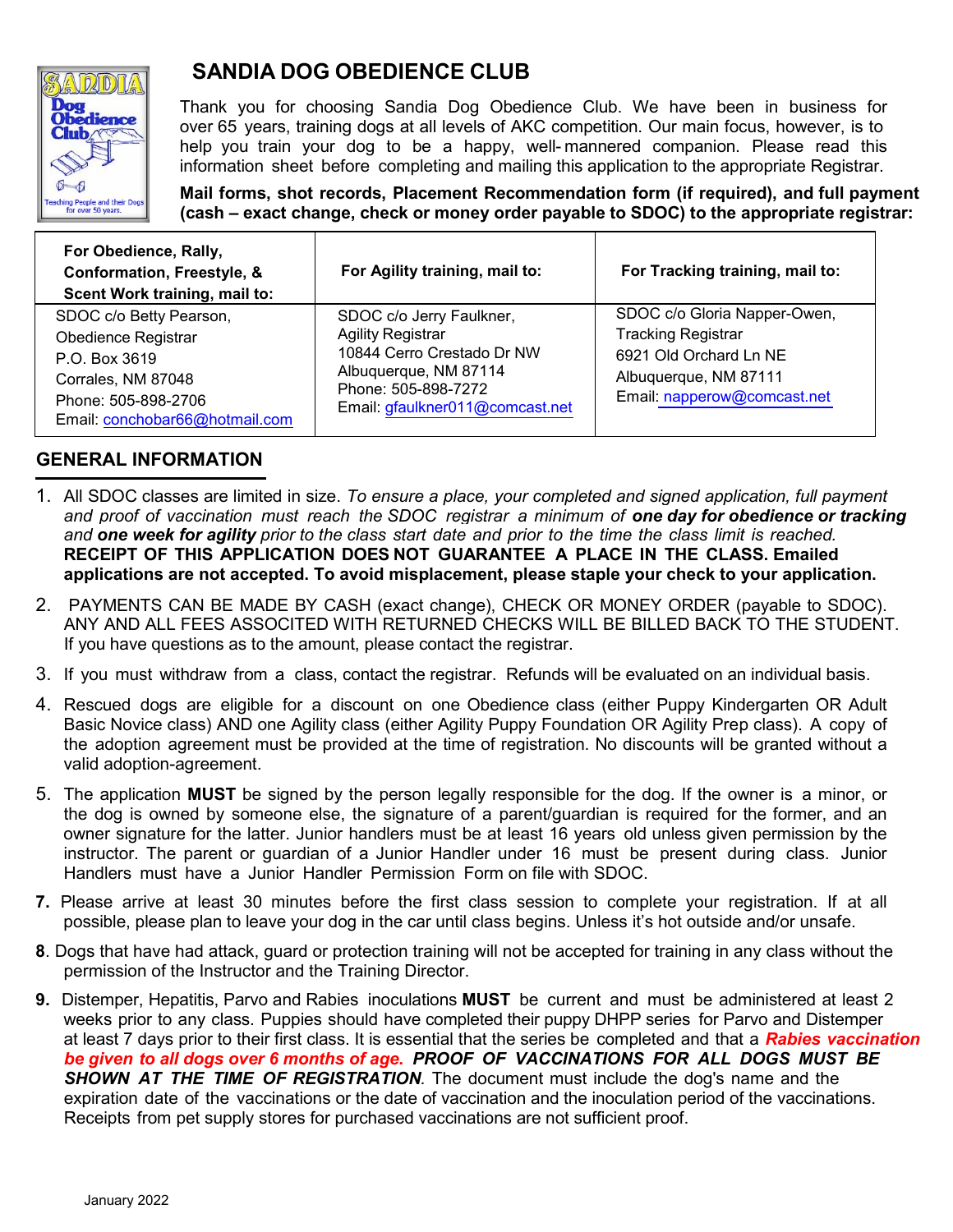### **CLASS INFORMATION**

- 1. Please do not allow your dog to socialize with other dogs while at Sandia Dog Obedience Club unless it is in a puppy class and then only at the instructors discretion. From the time the dog comes out of your car, please keep him close to you and under control and on leash at all times. We want you and the dogs to have a positive experience here and you do not know how one dog will react to another in a strange place and situation. Thank you for joining us in keeping everyone safe from injury.
- 2. Please do not buy a new collar/leash. Use what you have. Your instructor can advise what would be best for your dog. (Agility handlers should bring a buckle collar and a 6-foot leash.)
- 3. Please wear comfortable shoes, such as sneakers. A good running shoe works best for most handlers. Sandals, flip-flops, platform shoes, and boots are not good choices.
- 4. Make sure your dog has been walked before class. There is a gated area to the south (right) of the building where your dog can relieve himself. We have clean up equipment in the building in case of accidents. Please pickup after your dog. We want to keep our training site as clean as possible.
- 5. Please do not bring a sick dog to class. He/she can't learn well and it is not fair to the other dogs to expose them if your dog is contagious.
- 6. If your bitch comes into season, DO NOT bring her to class. However, during this 2-3 week period, the handler's attendance is encouraged. Some of the lessons taught in class can be taught at home.
- 7. Please notify the instructor if for any reason you cannot attend class.
- 8. The SDOC training directors reserve the right to drop any dog from class. If this is necessary, we will refund the balance of your fee and assist you in finding a private trainer more suited to your dog's temperament.
- 9. Please bring soft treats (for example, micro-waved hot dogs or cheese) and/or toys to class.
- 10.Your dog must not be aggressive to other people or dogs.
- 11.The weekly lesson is not sufficient for training your dog. Please practice lessons at home so that you and your dog will be prepared for class.
- 12.If you have any questions, please feel free to email or call the appropriate registrar.

SANDIA DOG OBEDIENCE CLUB 7050 San Pedro N.E. (Just North of San Antonio) Albuquerque, NM 87109 (505) 888-4221

Directions: Take the San Antonio exit from I-25. Go east on San Antonio to San Pedro (the next light). Make a left and the building is on the right in the first block, just past the 7-11. A Dollar Store is the next building north.

Please note that the Agility Field is located east of (behind) the indoor Training Center.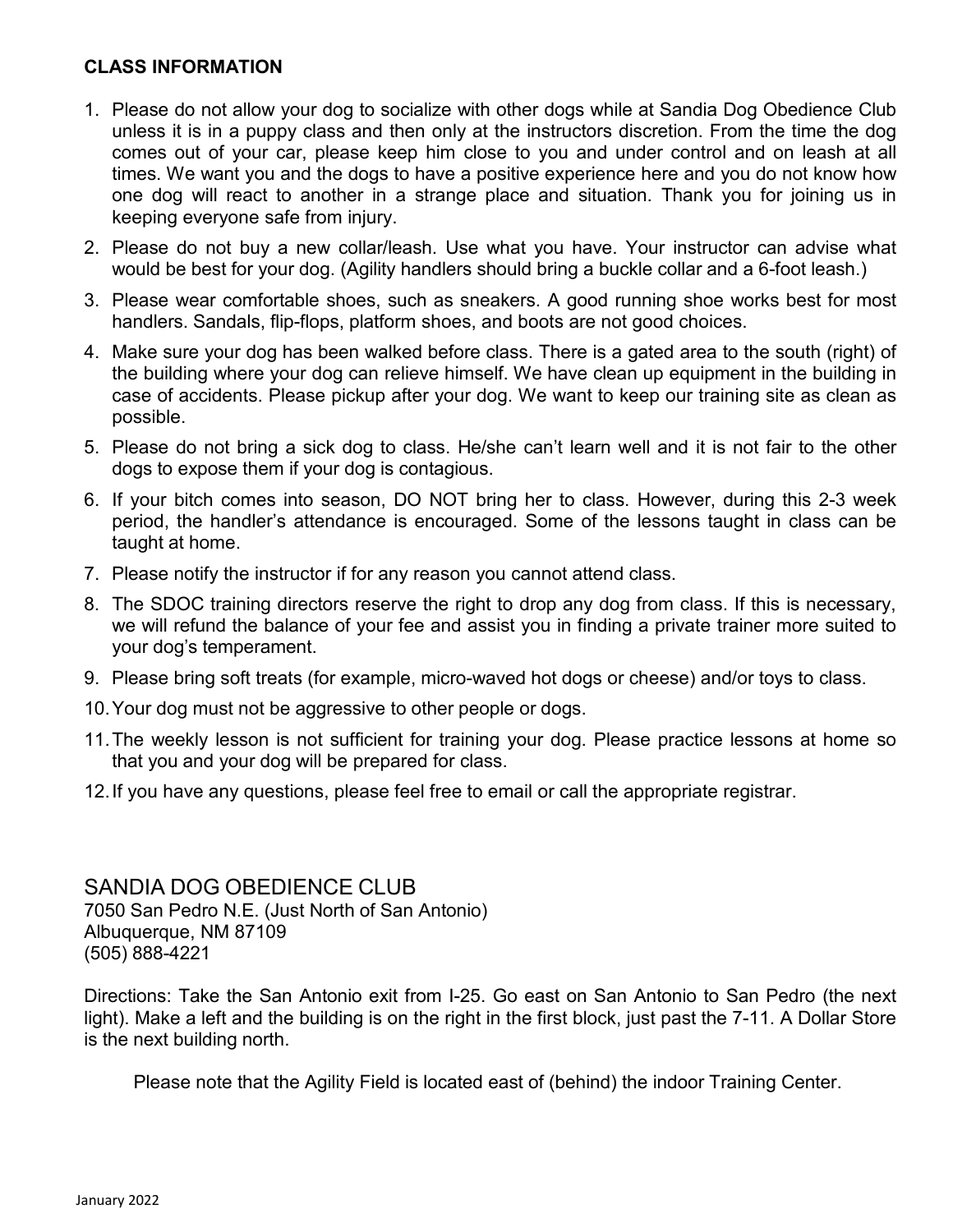#### **SANDIA DOG OBEDIENCE CLUB, INC. APPLICATION FOR TRAINING**

**\*Name, phone number, email, and address are REQUIRED\***

**z**<br> **z**  $\mathbf{z}$  →  $\mathbf{z}$  →  $\mathbf{z}$  +  $\mathbf{z}$  +  $\mathbf{z}$  +  $\mathbf{z}$  +  $\mathbf{z}$  +  $\mathbf{z}$  +  $\mathbf{z}$  +  $\mathbf{z}$  +  $\mathbf{z}$ 

**HANDLER INFORMATION**

|                                                              | Have you ever trained a dog in Obedience? Yes _____ No _____ Agility? Yes _____ No _____ Other? Yes _____ No ___      |                                                                   |  |  |
|--------------------------------------------------------------|-----------------------------------------------------------------------------------------------------------------------|-------------------------------------------------------------------|--|--|
|                                                              |                                                                                                                       |                                                                   |  |  |
|                                                              |                                                                                                                       |                                                                   |  |  |
|                                                              |                                                                                                                       |                                                                   |  |  |
|                                                              | <b>DOG INFORMATION</b>                                                                                                |                                                                   |  |  |
|                                                              |                                                                                                                       |                                                                   |  |  |
|                                                              |                                                                                                                       |                                                                   |  |  |
|                                                              |                                                                                                                       |                                                                   |  |  |
| Please include proof of current shots with this application. |                                                                                                                       | Distemper/parvo vaccination expiration date: ____________________ |  |  |
|                                                              |                                                                                                                       |                                                                   |  |  |
|                                                              | Has your dog ever been in trouble with authorities for biting or other unwanted behaviors? Yes _____ No _____         |                                                                   |  |  |
|                                                              | Has your dog ever had attack, guard, or protection training? Yes _____ No _____                                       |                                                                   |  |  |
| next page must be signed.                                    | As a condition of acceptance of this application, the agreement to hold harmless waiver and assumption of risk on the |                                                                   |  |  |
| Club Use Only: Proof of vaccinations: Yes ______ No          |                                                                                                                       | Total paid: Total paid:                                           |  |  |